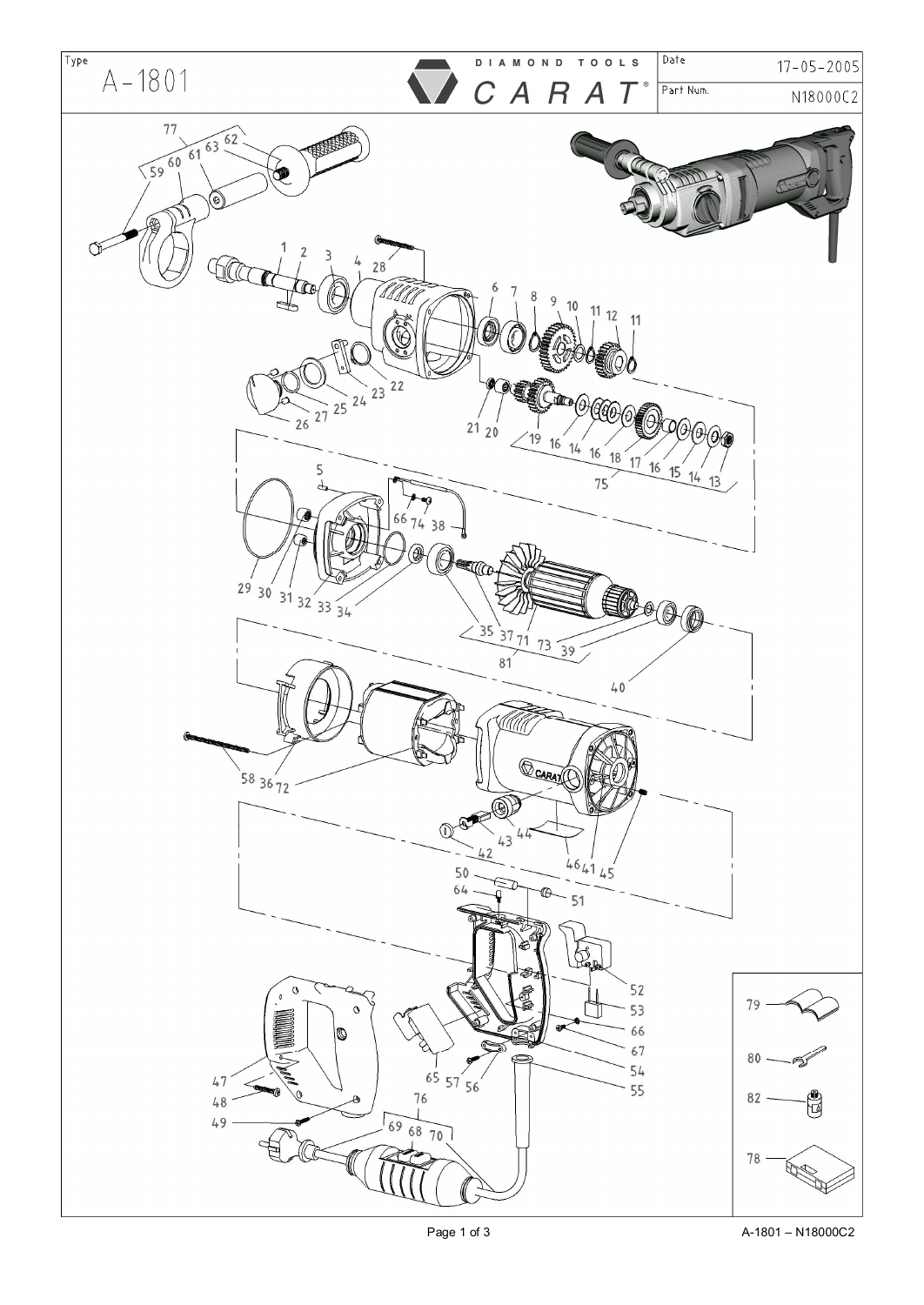| <b>ITEM</b>             | QTY                          | <b>NAME</b>             | <b>DESCRIPTION</b>                        |
|-------------------------|------------------------------|-------------------------|-------------------------------------------|
| $\mathbf{1}$            | $\mathbf 1$                  | N18001                  | Main Shaft                                |
| $\overline{c}$          | $\mathbf{1}$                 | F6R228                  | Parallel Key                              |
| $\overline{3}$          | 1                            | <b>EA042A</b>           | <b>Roller Bearing</b>                     |
| $\overline{\mathbf{4}}$ | $\mathbf{1}$                 | N18002                  | Gear Box                                  |
| 5                       | 1                            | F6Q112                  | Parallel Pin                              |
| 6                       | 1                            | E3095                   | Shaft Seal Ring                           |
| $\overline{7}$          | 1                            | EA034B                  | <b>Roller Bearing</b>                     |
| $\overline{8}$          |                              | FR017                   | Spring Retaining Ring                     |
| 9                       | $\mathbf{1}$                 | N18003                  | Gear                                      |
| 10                      | $\mathbf{1}$                 | <b>FS14P2</b>           | Shim-Washer                               |
| $\overline{11}$         | $\overline{2}$               | FR014                   | <b>Spring Retaining Ring</b>              |
| $\overline{12}$         | $\mathbf{1}$                 | N18005                  | Gear                                      |
| $\overline{13}$         | $\mathbf{1}$                 | <b>FM10S1</b>           | Hex Nut                                   |
| 14                      | $\overline{4}$               | <b>FR525</b>            | Disc Spring                               |
| 15                      | $\mathbf{1}$                 | N14007                  | Lock washer                               |
| 16                      | 3                            | N14006                  | Clutch washer                             |
| 17                      | $\mathbf{1}$                 | <b>ES012A</b>           | Dry Sliding Bushing                       |
| 18                      | 1                            | N14005                  | Clutch gear                               |
| 19                      | $\mathbf{1}$                 | N18004                  | Gearshaft                                 |
| 20                      | $\mathbf{1}$                 | EB015A                  | Needle Bearing                            |
| 21                      | 1                            | EN0105                  | <b>Axial Needle Bearing</b>               |
| $\overline{22}$         | $\mathbf{1}$                 | FR024                   | Spring Retaining Ring                     |
| 23                      | $\mathbf{1}$                 | N18007                  | Switch Handle                             |
| 24                      | 1                            | <b>FS25P2</b>           | Shimring                                  |
| 25                      | $\mathbf{1}$                 | E4021B                  | $O$ -ring                                 |
| $\overline{26}$         | $\mathbf{1}$                 | N18006                  | Switch Knob                               |
| $\overline{27}$         | $\overline{2}$               | F42605                  | <b>Spring Plunger</b>                     |
| 28                      | 4                            | FF1450                  | <b>Tapping Screw</b>                      |
|                         |                              |                         |                                           |
| 29                      | $\mathbf{1}$<br>$\mathbf{1}$ | E4084A<br><b>EB012A</b> | O-Ring<br>Needle Roller Bearing Drawn Cup |
| 30                      |                              |                         |                                           |
| 31                      | $\mathbf{1}$                 | <b>EB008A</b>           | Needle Roller Bearing Drawn Cup           |
| 32                      | $\mathbf{1}$                 | N18008                  | Gearbox Cover                             |
| 33                      | $\mathbf{1}$                 | E4035A                  | O-Ring                                    |
| 34                      | $\mathbf{1}$                 | E30A05                  | Seal                                      |
| 35                      | $\mathbf{1}$                 | <b>EA028F</b>           | Bearing                                   |
| 36                      | $\mathbf{1}$                 | N14010                  | Aircover                                  |
| 37                      | $\mathbf{1}$                 | N14012                  | Pinion                                    |
| 38                      | $\mathbf{1}$                 | N18055                  | Earth Cable                               |
| 39                      | $\mathbf{1}$                 | <b>EA007D</b>           | <b>Ball Bearing</b>                       |
| 40                      | $\mathbf{1}$                 | N14011                  | Bearing Cup                               |
| 41                      | $\mathbf{1}$                 | N18009                  | Housing                                   |
| 42                      | $\overline{\mathbf{c}}$      | N14022                  | Brushholder-Cap                           |
| 43                      | $\overline{2}$               | N14021                  | <b>Brush</b>                              |
| 44                      | $\overline{2}$               | N14020                  | Brushholder 12,5x6,4                      |
| 45                      | $\overline{2}$               | FIK0510                 | Hexagon Socket Set Screw                  |
| 46                      | 1                            | N18080                  | Serial Plate                              |
| 47                      | $\mathbf{1}$                 | N14016                  | Grip (Left Part)                          |
| 48                      | $\overline{4}$               | FF1432                  | <b>Tapping Screw</b>                      |
| 49                      | 4                            | N14040                  | <b>Tapping Screw</b>                      |
| 50                      | $\mathbf{1}$                 | N14034                  | Tube Air Level                            |
| 51                      | $\mathbf{1}$                 | N14035                  | Air Level                                 |
| 52                      | $\mathbf{1}$                 | N14030                  | Switch                                    |
| 53                      | $\mathbf{1}$                 | N14033                  | Capicitor                                 |
| 54                      | $\mathbf{1}$                 | N14015                  | Grip (right-cover)                        |
| 55                      | $\mathbf{1}$                 | N14023                  | Cablehose                                 |
| 56                      | $\mathbf{1}$                 | N14024                  | Cable Clamp                               |
| $\overline{57}$         | $\overline{2}$               | N14039                  | <b>Tapping Screw</b>                      |
| 58                      | $\overline{2}$               | FF1485                  | <b>Tapping Screw</b>                      |
| 59                      | $\mathbf{1}$                 | FC0870                  | Hex-Head Bolt                             |
| 60                      | 1                            | N14025                  | Clamp-ring                                |
| 61                      | $\mathbf{1}$                 | N18033                  | Clamp-Shaft                               |
| 62                      | $\mathbf{1}$                 | N14027                  | Grip                                      |
| 63                      | 1                            | FB2030                  | <b>Hex-Head Bolt</b>                      |
| 64                      | $\mathbf{1}$                 | N14032                  | LED (red)                                 |
| 65                      | $\mathbf{1}$                 | N18010                  | Motor Control 8 Amp                       |
| 66                      | $\overline{2}$               | FV04TV                  | Toothed Lock Washer                       |
| 67                      | $\mathbf{1}$                 | FQ2408                  | (Sheetmetal) Tapping Screw                |
| 68                      | 1                            | 9Q2024                  | PRCD 10mA                                 |
| 69                      | $\mathbf{1}$                 | N18050                  | Electrocable                              |
| 70                      | $\mathbf{1}$                 | N18051                  | Electrocable                              |
| $\overline{71}$         | $\mathbf{1}$                 | N18014                  | Armature 1800 Watt                        |
| $\overline{72}$         | $\mathbf{1}$                 | N18013                  | Stator 1800 Watt                          |
| $\overline{73}$         | $\mathbf{1}$                 | <b>FS10P2</b>           | Shim Ring                                 |
| 74                      | $\mathbf{1}$                 | FZ4110                  | Pan Head Screw                            |
| $\overline{75}$         | $\mathbf{1}$                 | N18035                  | Gear Assembly                             |
| 76                      | $\mathbf{1}$                 | N18037                  | Electrocable Assembly                     |